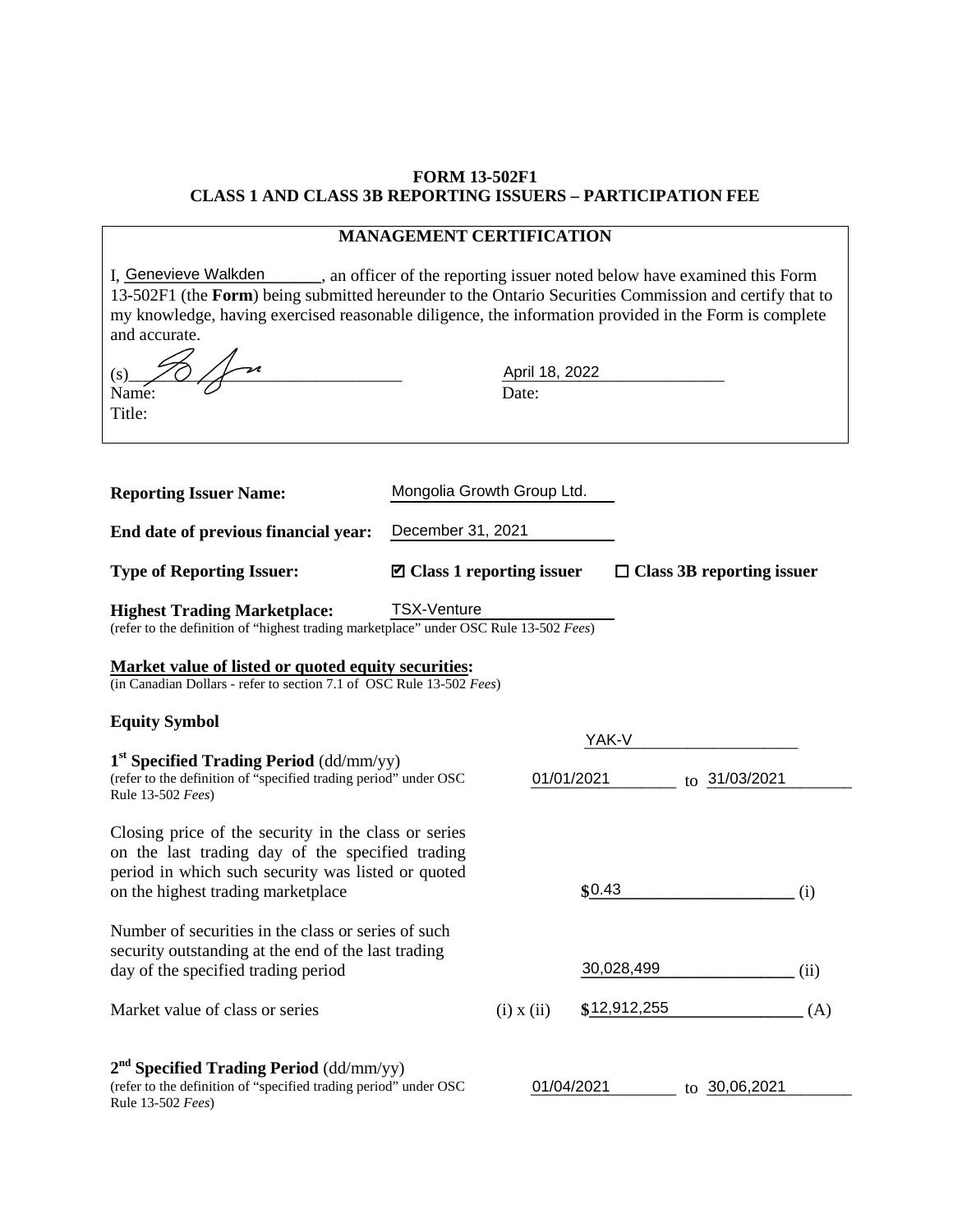| Closing price of the security in the class or series<br>on the last trading day of the specified trading<br>period in which such security was listed or quoted<br>on the highest trading marketplace |                    | \$0.63       | (iii)                                                                                                                                                                                                                          |
|------------------------------------------------------------------------------------------------------------------------------------------------------------------------------------------------------|--------------------|--------------|--------------------------------------------------------------------------------------------------------------------------------------------------------------------------------------------------------------------------------|
| Number of securities in the class or series of such<br>security outstanding at the end of the last trading<br>day of the specified trading period                                                    |                    | 28,849,499   | (iv)                                                                                                                                                                                                                           |
| Market value of class or series                                                                                                                                                                      | $(iii)$ x $(iv)$   | \$18,175,184 | (B)                                                                                                                                                                                                                            |
| $3rd$ Specified Trading Period (dd/mm/yy)<br>(refer to the definition of "specified trading period" under OSC<br>Rule 13-502 <i>Fees</i> )                                                           |                    | 01/07/2021   | to 30/09/2021                                                                                                                                                                                                                  |
| Closing price of the security in the class or series<br>on the last trading day of the specified trading<br>period in which such security was listed or quoted<br>on the highest trading marketplace |                    | \$1.22       | (v)                                                                                                                                                                                                                            |
| Number of securities in the class or series of such<br>security outstanding at the end of the last trading<br>day of the specified trading period                                                    |                    | 28,415,999   | (vi)                                                                                                                                                                                                                           |
| Market value of class or series                                                                                                                                                                      | $(v)$ x $(vi)$     | \$34,667,519 | (C)                                                                                                                                                                                                                            |
| 4 <sup>th</sup> Specified Trading Period (dd/mm/yy)<br>(refer to the definition of "specified trading period" under OSC<br>Rule 13-502 Fees)                                                         |                    | 01/10/2021   | to 31/12/2021                                                                                                                                                                                                                  |
| Closing price of the security in the class or series<br>on the last trading day of the specified trading<br>period in which such security was listed or quoted<br>on the highest trading marketplace |                    | 1.46         | (vii)                                                                                                                                                                                                                          |
| Number of securities in the class or series of such<br>security outstanding at the end of the last trading<br>day of the specified trading period                                                    |                    | 27,778,499   | (viii)                                                                                                                                                                                                                         |
| Market value of class or series                                                                                                                                                                      | $(vii)$ x $(viii)$ | \$40,556,609 | (D)                                                                                                                                                                                                                            |
| $5th$ Specified Trading Period (dd/mm/yy)<br>(if applicable - refer to the definition of "specified trading<br>period" under OSC Rule 13-502 Fees)                                                   |                    |              | to the contract of the contract of the contract of the contract of the contract of the contract of the contract of the contract of the contract of the contract of the contract of the contract of the contract of the contrac |
| Closing price of the security in the class or series<br>on the last trading day of the specified trading<br>period in which such security was listed or quoted<br>on the highest trading marketplace |                    | \$           | (ix)                                                                                                                                                                                                                           |
| Number of securities in the class or series of such                                                                                                                                                  |                    |              | (x)                                                                                                                                                                                                                            |